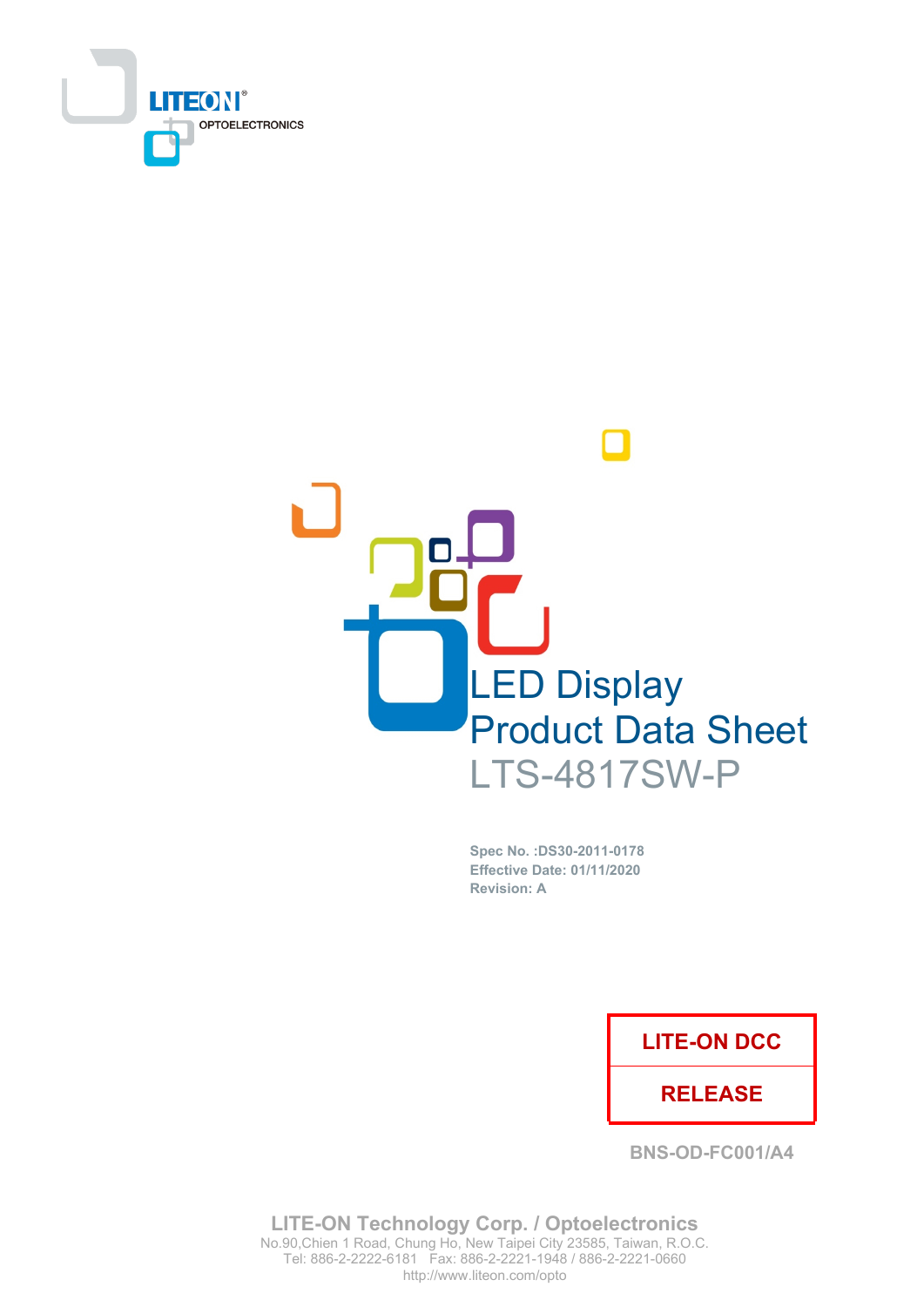

## **LED DISPLAY LTS-4817SW-P**

# **LED DISPLAY**

## **LTS-4817SW-P**

| <b>Rev</b> | <b>Description</b>                                                       | <b>By</b> | <b>Date</b> |
|------------|--------------------------------------------------------------------------|-----------|-------------|
| 01         | Preliminary Spec.                                                        | Reo Lin   | 08/24/2011  |
| 02         | 2.1 Modify packing dimension<br>2.2 Modify recommended soldering pattern | Reo Lin   | 09/21/2011  |
|            |                                                                          |           |             |
|            |                                                                          |           |             |
|            |                                                                          |           |             |
|            |                                                                          |           |             |
|            |                                                                          |           |             |
|            | Above data for PD and Customer tracking only                             |           |             |
|            | NPPR Received and Upload on System                                       | Reo Lin   | 09/21/2011  |
| A          | Update Packing spec. in page 12                                          | Reo Lin   | 01/06/2020  |
|            |                                                                          |           |             |

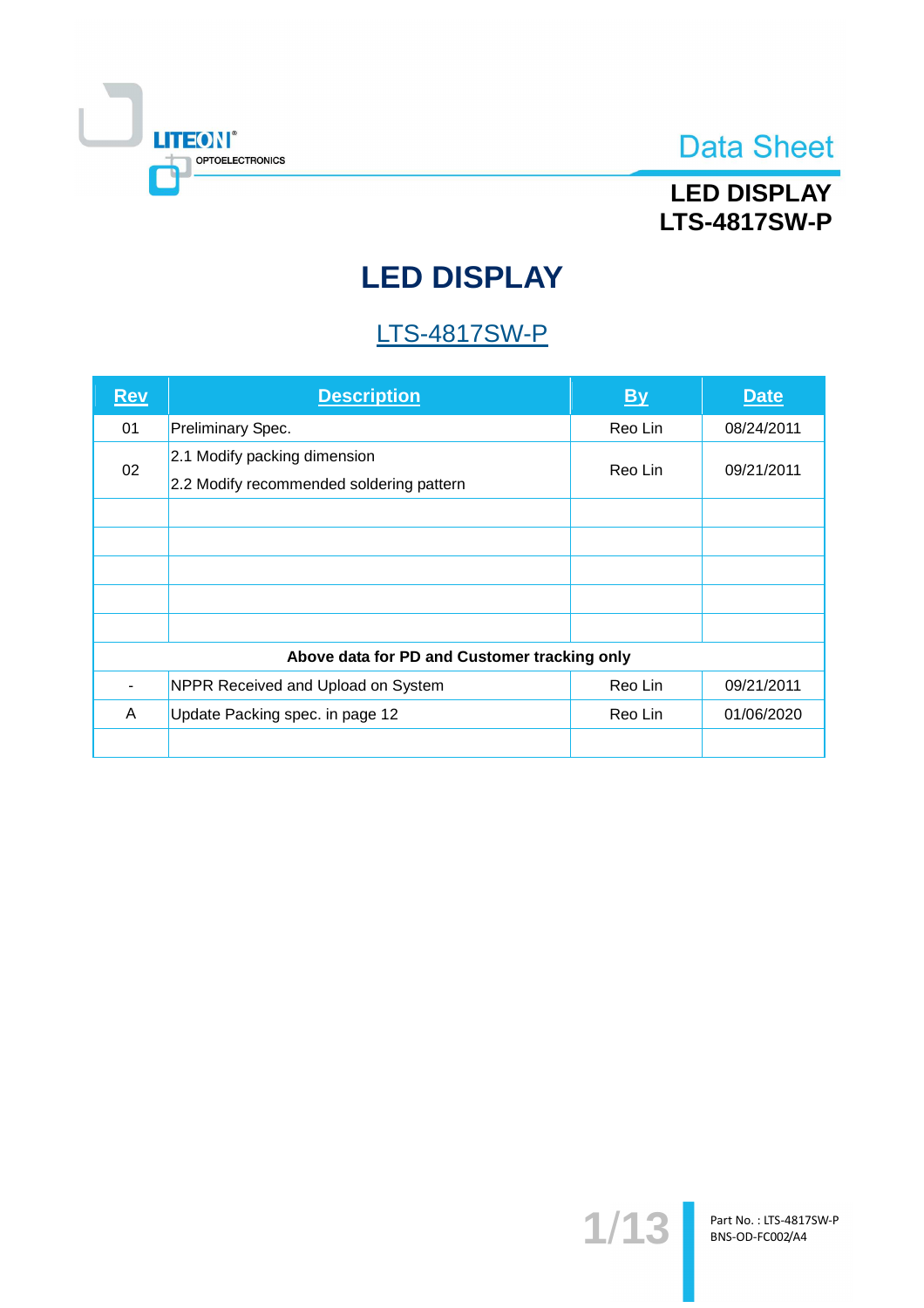

## **LED DISPLAY LTS-4817SW-P**

### 1. Description

The LTS-4817SW-P is a 0.39 inch (10.0mm) digit height single digit SMD display. This device uses InGaN white chip LED, which are made from InGaN on a Sapphire substrate. The display has gray face and white segments and suitable for reverse mount assembly.

#### 1.1 Features

- 0.39 inch (10.0 mm) DIGIT HEIGHT
- CONTINUOUS UNIFORM SEGMENTS
- LOW POWER REQUIREMENT
- EXCELLENT CHARACTERS APPEARANCE
- HIGH BRIGHTNESS & HIGH CONTRAST
- WIDE VIEWING ANGLE
- SOLID STATE RELIABILITY
- CATEGORIZED FOR LUMINOUS INTENSITY.
- LEAD-FREE PACKAGE(ACCORDING TO ROHS)

#### 1.2 Device

| <b>Part No</b> | <b>Description</b> |
|----------------|--------------------|
| InGaN White    | Common Anode       |
| LTS-4817SW-P   | Rt. Hand Decimal   |

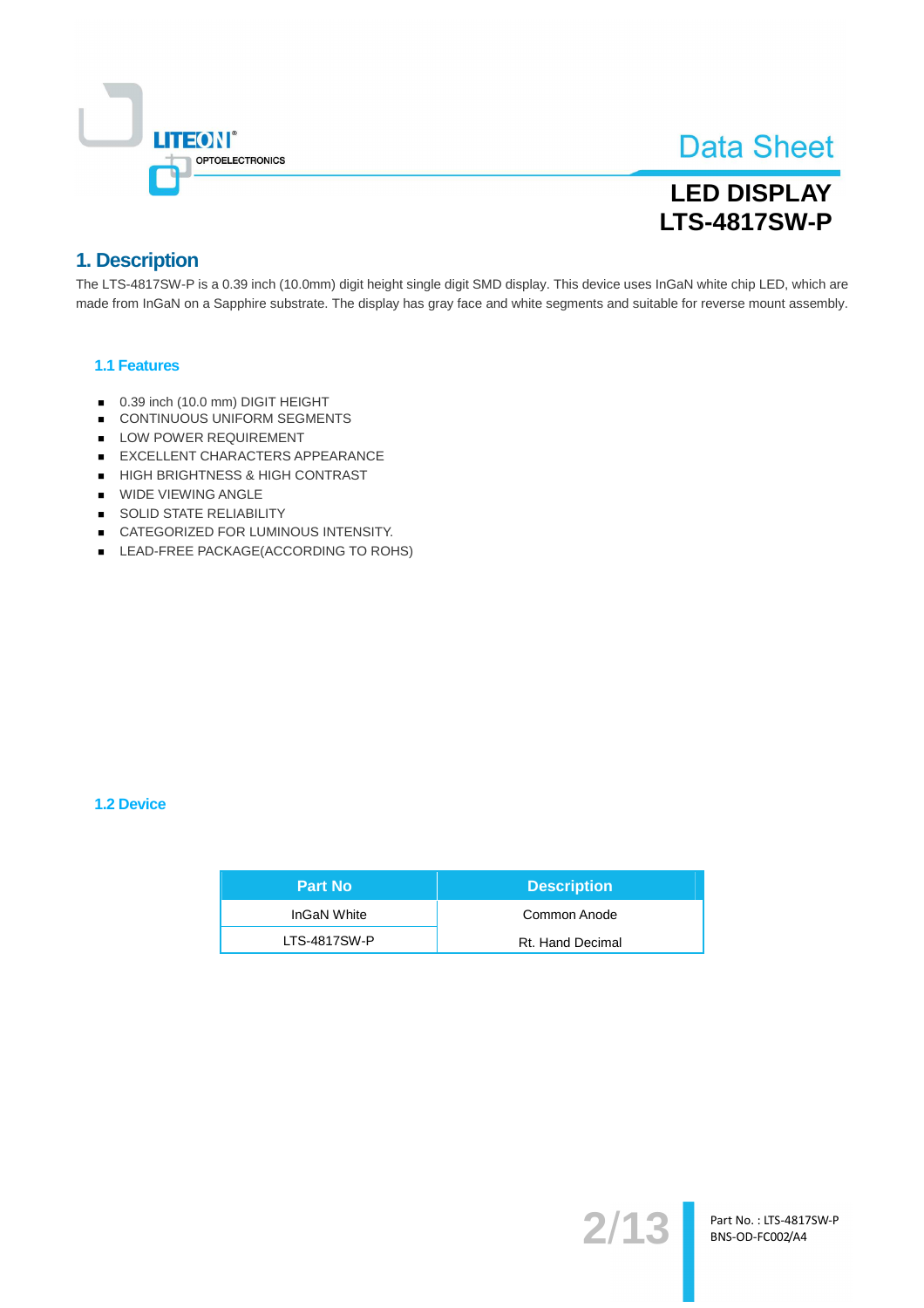

## **LED DISPLAY LTS-4817SW-P**

### **2. Package Dimensions**



#### Notes:

- 1. All dimensions are in millimeters. Tolerances are ±0.25 mm (0.01") unless otherwise noted
- 2. Foreign material on segment ≤10mil
- 3. Ink contamination (surface)  $\leq$  20mils
- 4. Bubble in segment  $\leq 10$ mil
- 5. Bending  $\leq 1\%$  of reflector length
- 6. Plastic pin's burr max is 0.14 mm

 $3/1$ 

Part No.: LTS-4817SW-P BNS-OD-FC002/A4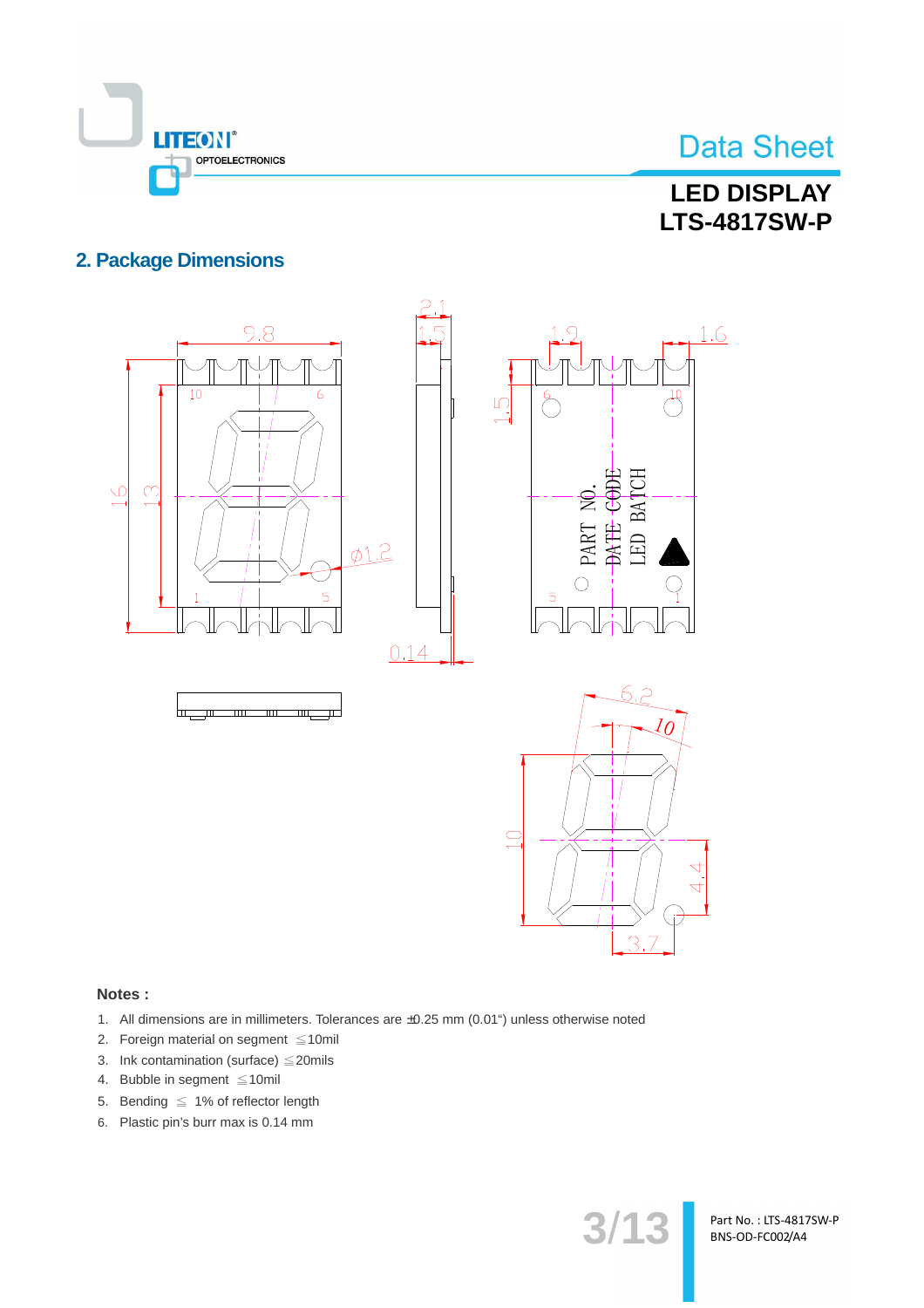

**LED DISPLAY LTS-4817SW-P** 

### 3. Internal Circuit Diagram



### **4. Pin Connection**

| <b>No</b>      | <b>Connection</b> |
|----------------|-------------------|
| $\mathbf{1}$   | CATHODE E         |
| 2              | CATHODE D         |
| 3              | COMMON ANODE      |
| $\overline{4}$ | CATHODE C         |
| 5              | CATHODE DP        |
| 6              | CATHODE B         |
| $\overline{7}$ | CATHODE A         |
| 8              | COMMON ANODE      |
| 9              | CATHODE F         |
| 10             | CATHODE G         |



Part No.: LTS-4817SW-P BNS-OD-FC002/A4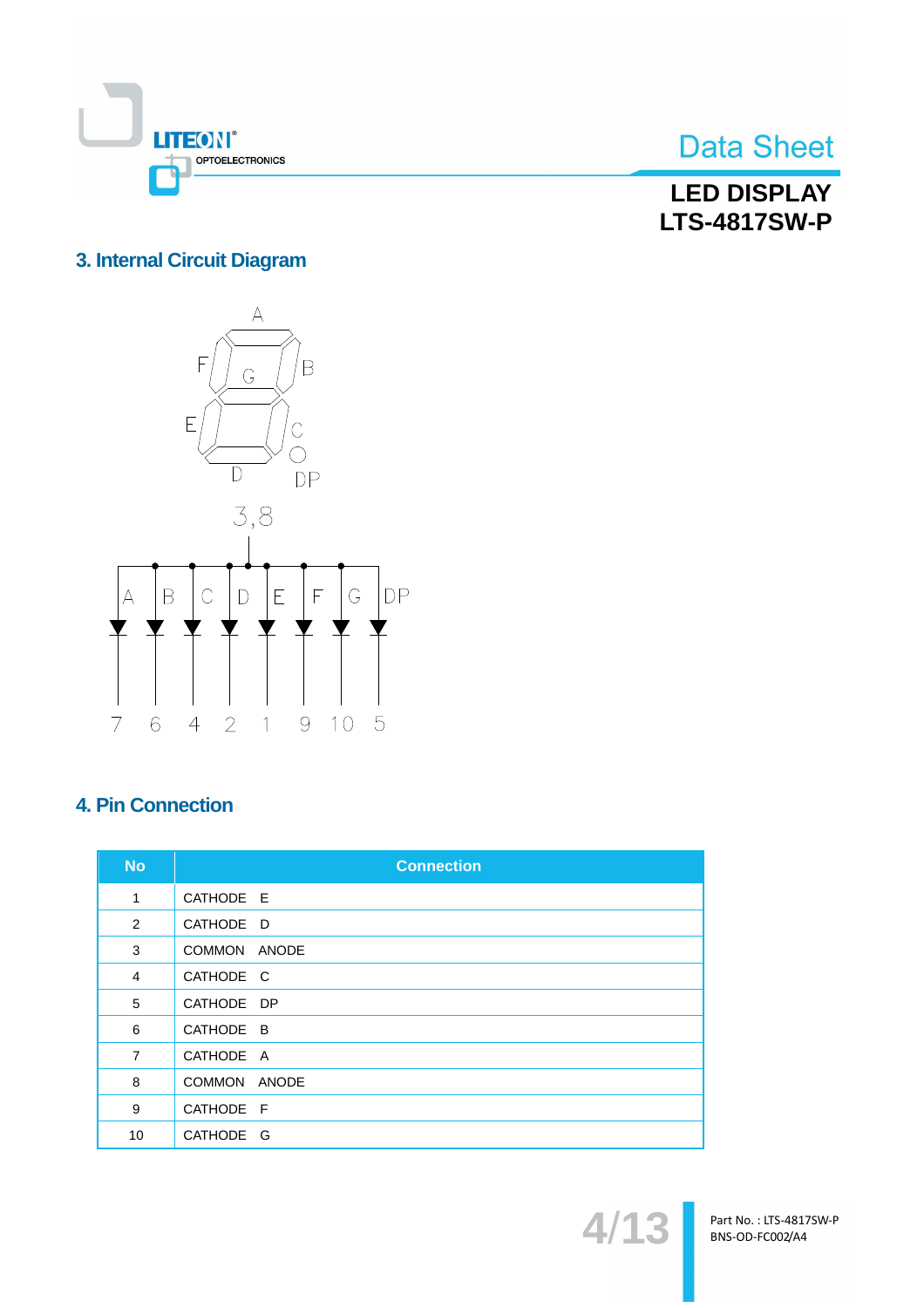

## **LED DISPLAY LTS-4817SW-P**

### **5. Rating and Characteristics**

#### 5.1. CHIP LED Absolute Maximum Rating at Ta=25°C

| <b>Parameter</b>                                                                       | <b>Maximum Rating</b> | <b>Unit</b> |
|----------------------------------------------------------------------------------------|-----------------------|-------------|
| Power Dissipation Per Segment                                                          | 35                    | mW          |
| Peak Forward Current Per Segment<br>(1/10 Duty Cycle, 0.1ms Pulse Width)               | 50                    | mA          |
| <b>Continuous Forward Current Per Segment</b><br>Derating Linear From 25°C Per Segment | 10<br>0.11            | mA<br>mA/C  |
| <b>Operating Temperature Range</b>                                                     | -35 $C$ to +105 $C$   |             |
| Storage Temperature Range                                                              | -35 $C$ to +105 $C$   |             |
|                                                                                        |                       |             |

Iron Soldering Conditions: 1/16 inch Below Seating Plane for 3 Seconds at 260°C

#### 5.2. Chip LED Electrical / Optical Characteristics at Ta=25°C

| <b>Parameter</b>                                          | <b>Symbol</b> | MIN. | TYP.  | MAX. | <b>Unit</b> | <b>Test Condition</b>   |
|-----------------------------------------------------------|---------------|------|-------|------|-------------|-------------------------|
| Average Luminous Intensity Per Chip                       | IV            | 71   |       | 165  | mcd         | $IF = 5mA$<br>Note 1, 2 |
|                                                           | X             |      | 0.294 |      | nm          | $IF = 5mA$<br>Note 3    |
| <b>Chromaticity Coordinates</b>                           | y             |      | 0.286 |      | nm          |                         |
| Forward Voltage Per Chip                                  | VF            | 2.7  |       | 3.2  | V           | $IF = 5mA$              |
| Reverse Current Per Chip <sup>(4)</sup>                   | IR            |      |       | 100  | μA          | $VR=5V$                 |
| Luminous Intensity Matching Ratio<br>(Similar Light Area) | $IV-m$        |      |       | 2:1  |             | $IF = 5mA$              |

#### Notes:

1. Luminous intensity is measured with a light sensor and filter combination that approximates the CIE eye-response curve.

2. The chromaticity coordinates (x, y) is derived from the 1931 CIE chromaticity diagram.

3. Caution in ESD:

Static Electricity and surge damages the LED. It is recommend to use a wrist band or anti-electrostatic glove when handling the LED. All devices, equipment and machinery must be properly grounded.

4. Reverse voltage is only for IR test. It can not continue to operate at this situation.

5. Cross talk specification  $\leq 2.5\%$ 

 $5/1$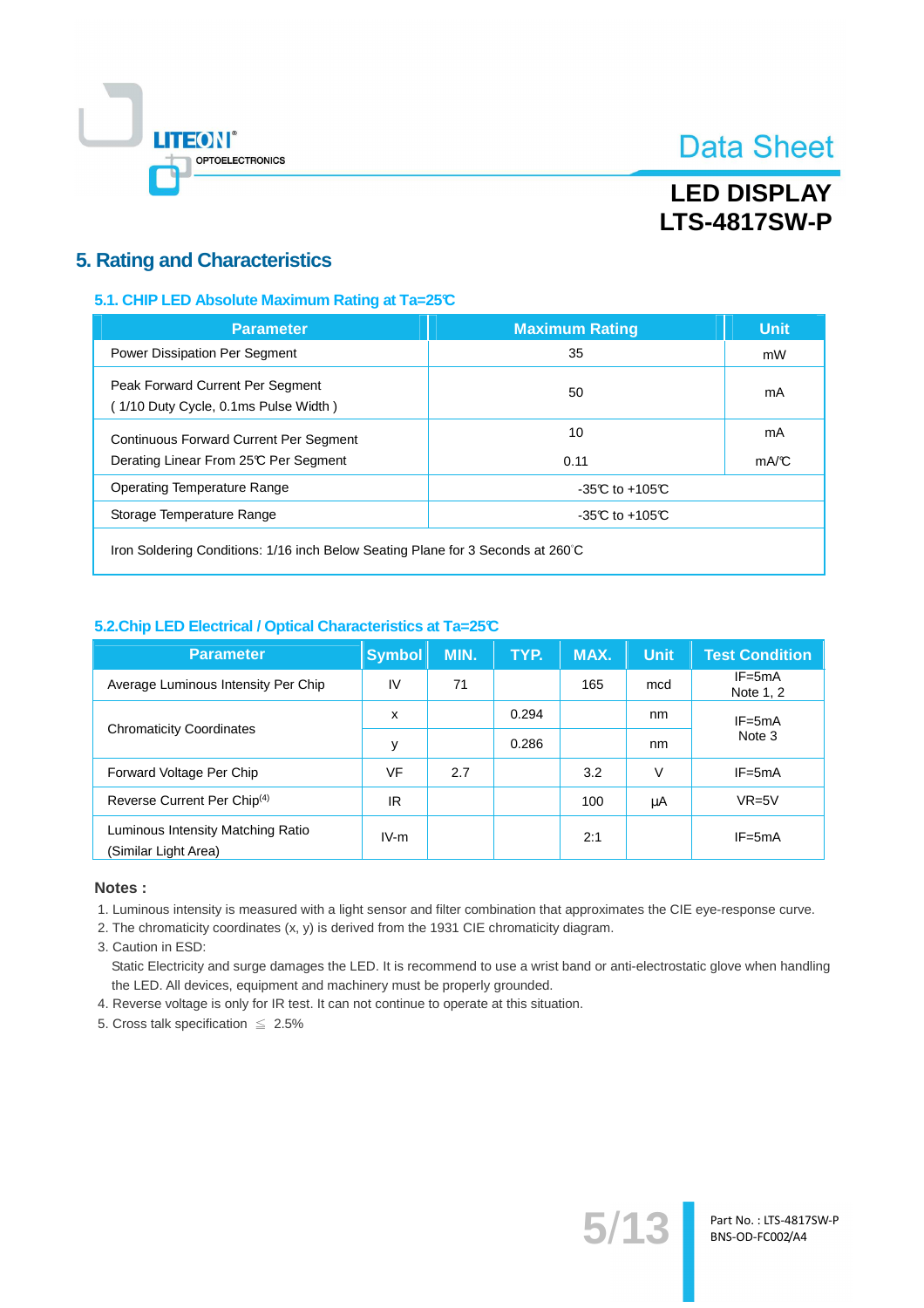

## **LED DISPLAY LTS-4817SW-P**

#### 5.3.ESD (Electrostatic Discharge)

Static Electricity or power surge will damage the LED. Suggestions to prevent ESD damage:

- Use of a conductive wrist band or anti-electrostatic glove when handling these LEDs.  $\blacksquare$
- All devices, equipment, and machinery must be properly grounded.
- Work tables, storage racks, etc. should be properly grounded.  $\blacksquare$
- Use ion blower to neutralize the static charge which might have built up on surface of the LED's plastic for N/D as a result of  $\blacksquare$ friction between LEDs during storage and handling.

#### 5.4.Bin Code List

#### VF Spec. Table

| <b>VF Bin</b> | Forward Voltage (V) at IF = 5mA |      |  |  |
|---------------|---------------------------------|------|--|--|
|               | MIN.                            | MAX. |  |  |
| 3             | 2.70                            | 2.80 |  |  |
| 4             | 2.80                            | 2.90 |  |  |
| 5             | 2.90                            | 3.00 |  |  |
| 6             | 3.00                            | 3.10 |  |  |
|               | 3.10                            | 3.20 |  |  |

Tolerance on each Forward Voltage bin is +/-0.1 volt

#### IV Spec. Table

| <b>IV Bin</b>   | Luminous Intensity (mcd) at $IF = 5mA$ |       |  |  |
|-----------------|----------------------------------------|-------|--|--|
|                 | Min.                                   | Max.  |  |  |
| Q11             | 71.0                                   | 81.0  |  |  |
| Q12             | 81.0                                   | 90.0  |  |  |
| Q <sub>21</sub> | 90.0                                   | 101.0 |  |  |
| Q22             | 101.0                                  | 112.0 |  |  |
| R <sub>11</sub> | 112.0                                  | 129.0 |  |  |
| R <sub>12</sub> | 129.0                                  | 146.0 |  |  |
| R <sub>21</sub> | 146.0                                  | 165.0 |  |  |

Tolerance on each Luminous Intensity bin is +/- 15%.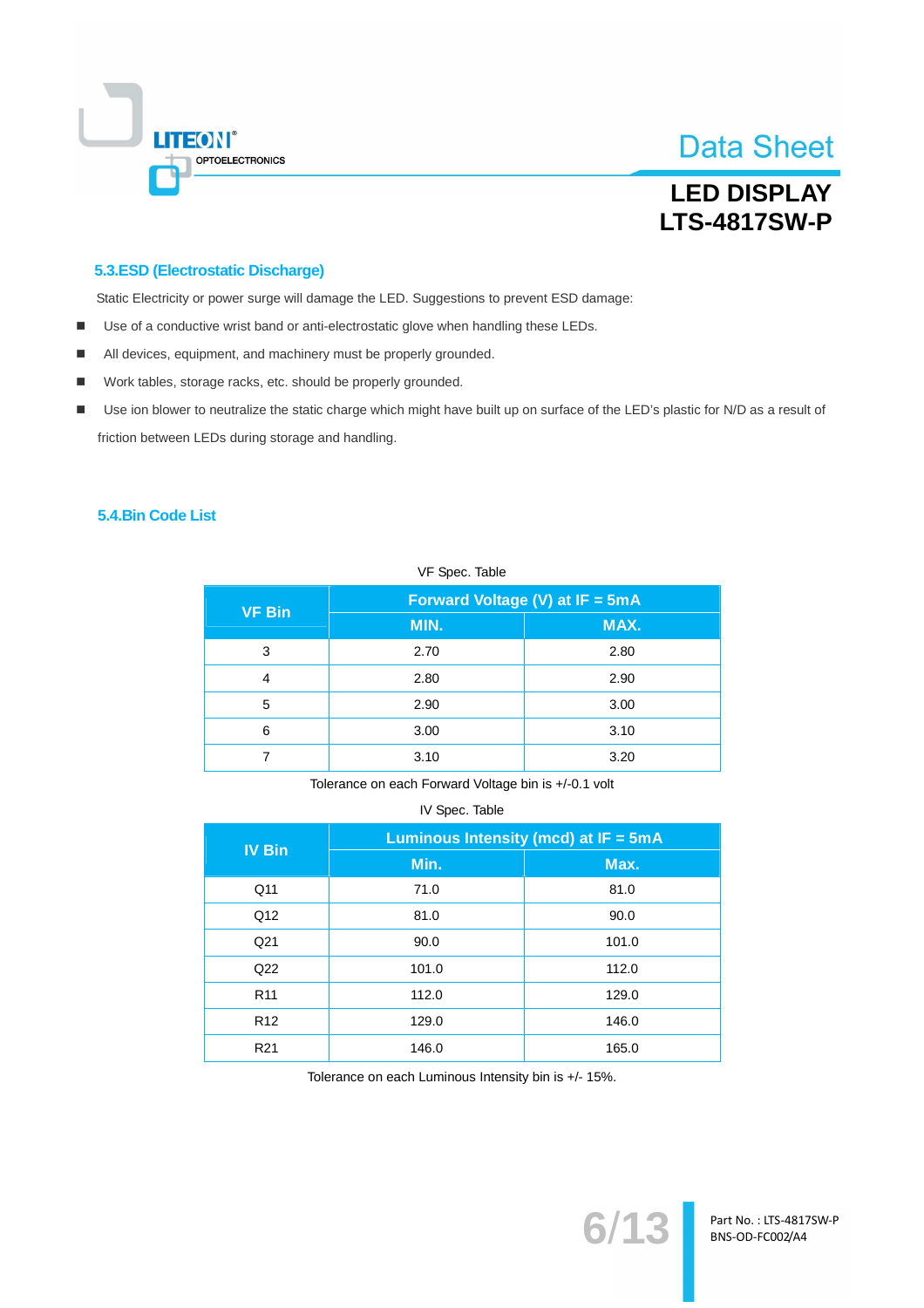**LED DISPLAY LTS-4817SW-P** 

| <b>Hue Bin</b> | Color bin limits at $IF = 5mA$           |       |       |       |       |  |  |
|----------------|------------------------------------------|-------|-------|-------|-------|--|--|
|                | <b>CIE 1931 Chromaticity coordinates</b> |       |       |       |       |  |  |
| $S1-2$         | x                                        | 0.284 | 0.284 | 0.294 | 0.294 |  |  |
|                | у                                        | 0.240 | 0.272 | 0.286 | 0.254 |  |  |
| $S2-2$         | X                                        | 0.284 | 0.284 | 0.294 | 0.294 |  |  |
|                | у                                        | 0.272 | 0.305 | 0.319 | 0.286 |  |  |
| $S3-1$         | x                                        | 0.294 | 0.294 | 0.304 | 0.304 |  |  |
|                | У                                        | 0.254 | 0.286 | 0.300 | 0.268 |  |  |
|                | x                                        | 0.304 | 0.304 | 0.314 | 0.314 |  |  |
| $S3-2$         | у                                        | 0.268 | 0.300 | 0.315 | 0.282 |  |  |
| $S4-1$         | x                                        | 0.294 | 0.294 | 0.304 | 0.304 |  |  |
|                | у                                        | 0.286 | 0.319 | 0.333 | 0.300 |  |  |
| S4-2           | x                                        | 0.304 | 0.304 | 0.314 | 0.314 |  |  |
|                | у                                        | 0.300 | 0.333 | 0.347 | 0.315 |  |  |
| $S5-1$         | x                                        | 0.314 | 0.314 | 0.324 | 0.324 |  |  |
|                | у                                        | 0.282 | 0.315 | 0.329 | 0.296 |  |  |
|                | x                                        | 0.314 | 0.314 | 0.324 | 0.324 |  |  |
| $S6-1$         | у                                        | 0.315 | 0.347 | 0.361 | 0.329 |  |  |

#### Hue Spec. Table

Ï

LITEON®

OPTOELECTRONICS

Tolerance on each Hue  $(x, y)$  bin is  $+/$ - 0.01.



Part No.: LTS-4817SW-P BNS-OD-FC002/A4

 $7/13$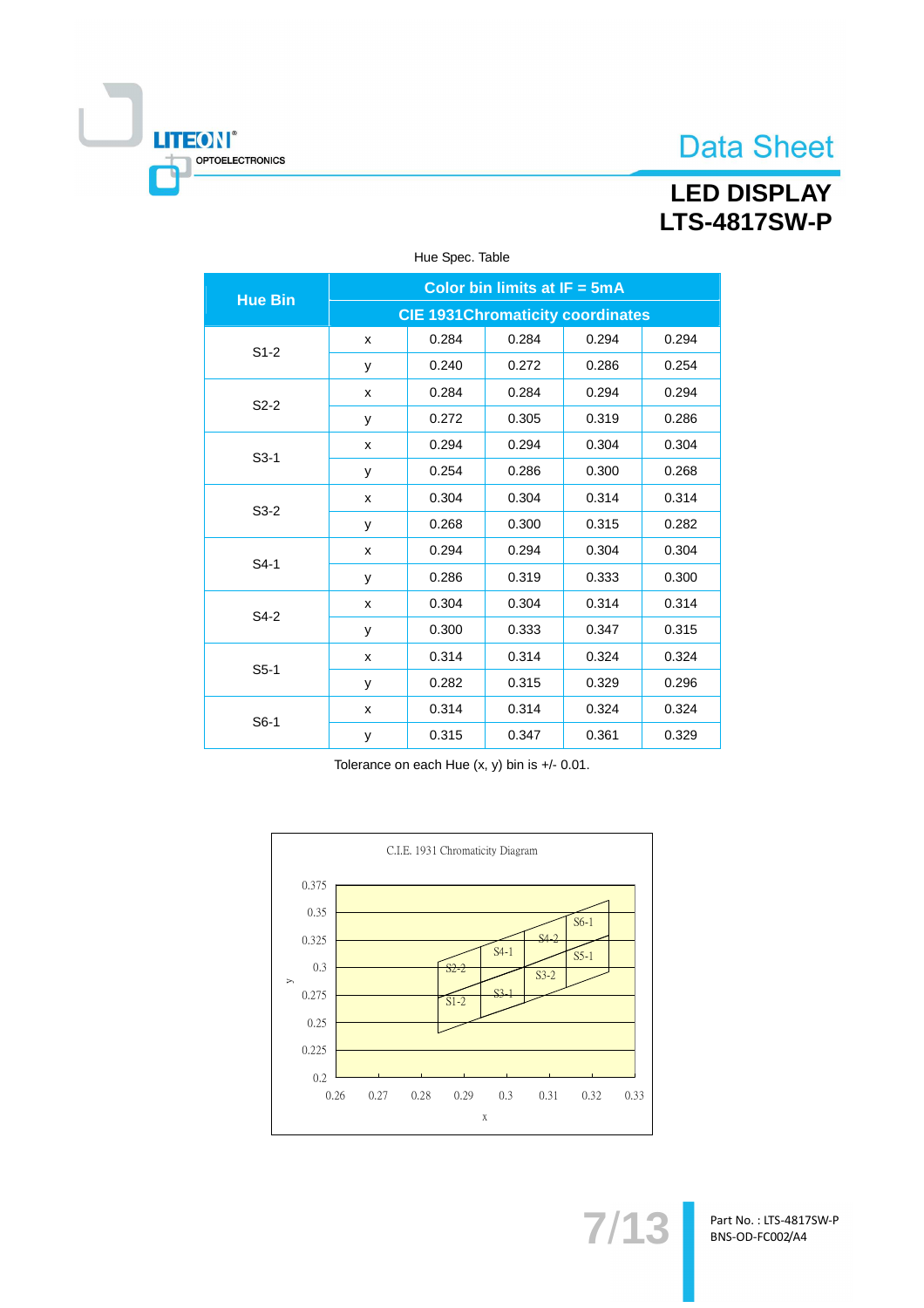

## **LED DISPLAY LTS-4817SW-P**

#### 5.5. Typical Electrical / Optical Characteristics Curves

(25℃ Ambient Temperature Unless Otherwise Noted)  $1.0$ Relative Intensity  $0.5$ 700 350 400 450  $\overline{500}$ 550 600 650 750  $\overline{800}$ Wavelength  $(nm)$ Fig.1 RELATIVE INTENSITY VS. WAVELENGTH 50 Relative Luminous Intensity<br>Normalized at 5mA<br>o 3.<br>o 3.<br>o  $2.5$ 60 Forward Current IF(mA) 40 Forward Current IF(mA) 50 40 30 30 20 20  $10$  $10$  $\Omega$  $\overline{3.5}$  $\overline{4.0}$  $\overline{4.5}$  $\overline{5.0}$  $\overline{3.0}$  $2.5$  $\overline{20}$  $\overline{40}$  $\overline{60}$  $\overline{80}$  $\frac{1}{100}$  120 5  $10$ 15 20  $\overline{0}$ Forward Voltage VF (V) Forward Current (mA) Ambient Temperature TA (°C) Fig.2 Forward Current vs. Fig.4 Relative Luminous Intensity Fig.3 Forward Current Forward Voltage vs. Forward Current Derating Curve  $10^{\circ}$  20 $^{\circ}$  $^{\circ}$  $180<sub>F</sub>$  $30^{\circ}$ Relative Luminous Intensity  $\overline{2}$  $10<sub>c</sub>$  $Current(P)-mA$  $80$ 40 60  $1.0$  $0.9$  $0.5$  $50^{\circ}$ 40  $0.8$  $60^\circ$ Peak ( 20  $70^{\circ}$ <br> $80^{\circ}$ <br> $90^{\circ}$  $0.2$  $0.7$  $\mathbf 0$  $0.1$ 50 100  $\sqrt{2}$ 5 10 20<br>Duty Cycle %  $\overline{50}$  $\overline{60}$  $-20 - 10$  $\overline{20}$  $\overline{30}$  $40$  $\overline{7}0$  $\overline{0.1}$  $-30$  $\overline{0}$  $10$  $0.5$  $0.3$  $0.2$  0.4 0.6 Fig.7 MAX. PEAK CURRENT VS.<br>DUTY CYCLE %<br>(REFRESH RATE 1KHz) Ambient Temperature TA (°C) Fig.6 Spatial Distribution Fig.5 Luminous Intensity vs. Ambient Temperature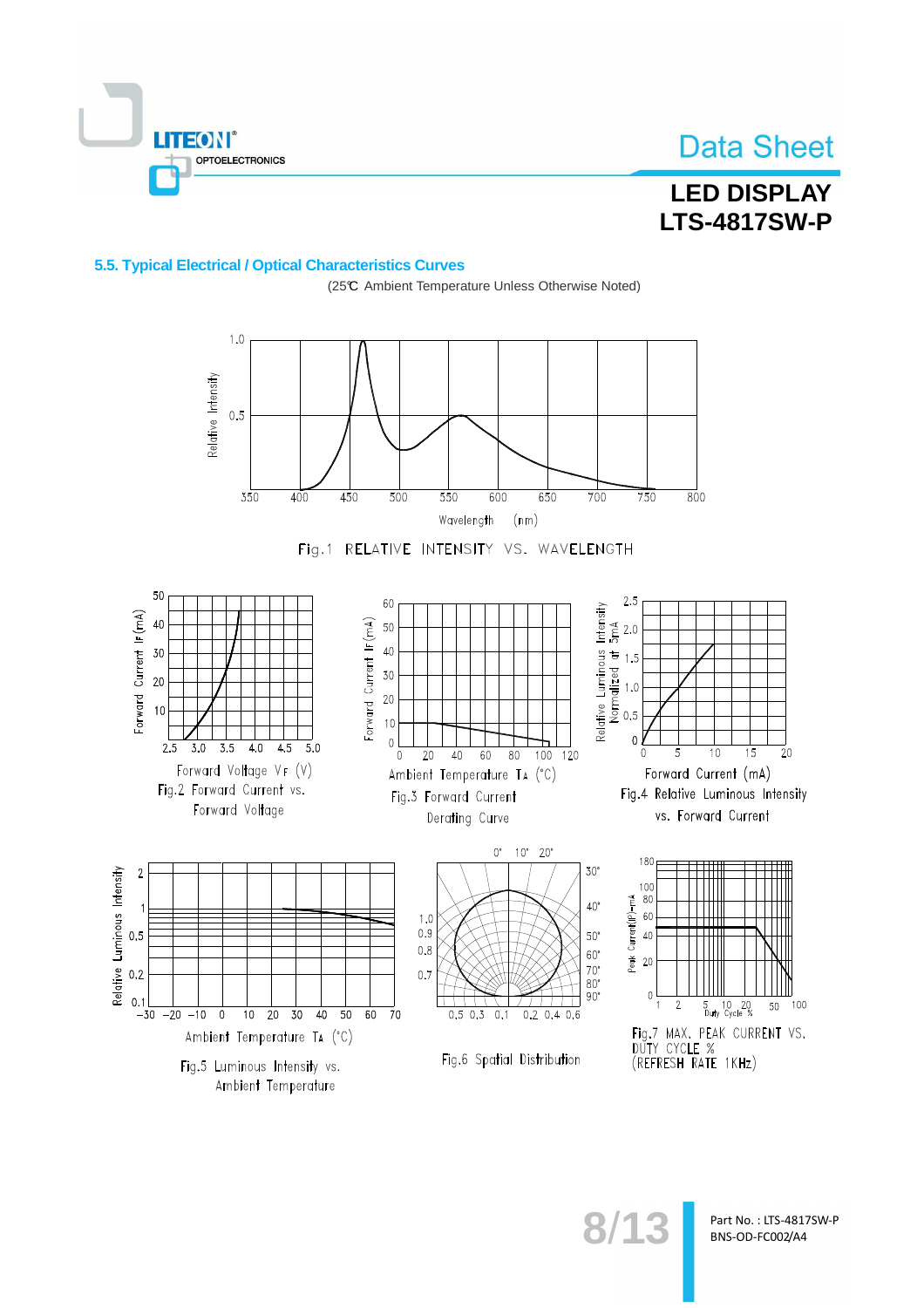

## **LED DISPLAY LTS-4817SW-P**

Part No.: LTS-4817SW-P BNS-OD-FC002/A4

### **6. SMT SOLDERING INSTRUCTION**

(Number of reflow process shall be less than 2 times, and cooling process to normal temperature is required between the first and the second soldering process)



#### Notes:

1. Recommended soldering condition

| Reflow Soldering (Two times only) |                 | Soldering Iron (One time only) |                      |  |
|-----------------------------------|-----------------|--------------------------------|----------------------|--|
|                                   |                 |                                |                      |  |
| Pre-heat:                         | $120 - 150$ °C. | Temperature                    | $300^{\circ}$ C Max. |  |
| Pre-heat time:                    | 120sec. Max.    | Soldering time                 | 3sec. Max.           |  |
| Peak temperature:                 | 260℃ Max.       |                                |                      |  |
| Soldering time:                   | 5sec. Max.      |                                |                      |  |

2. Number of reflow process shall be less than 2 times, and cooling process to normal temperature is required between the first and the second soldering process.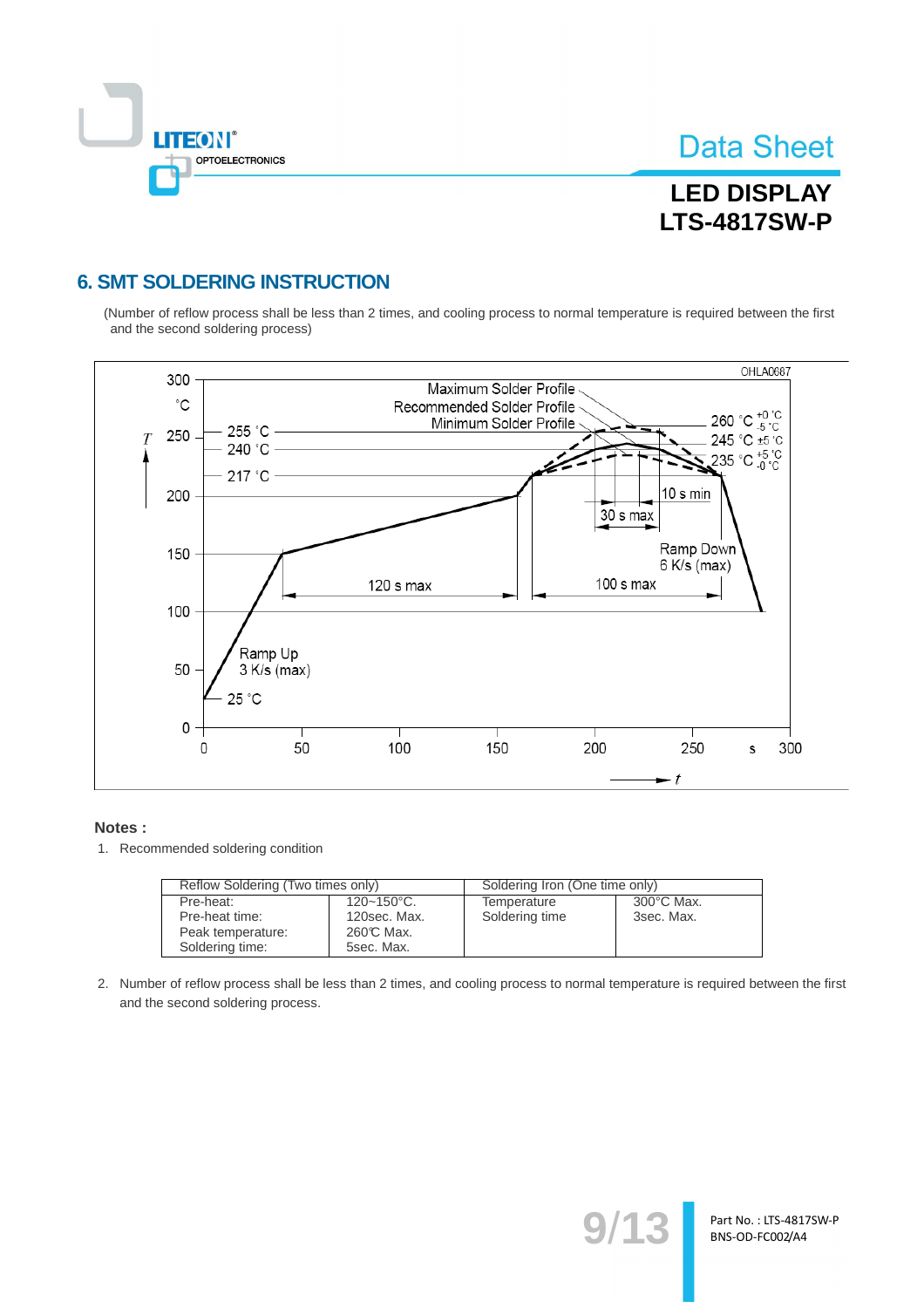

### **LED DISPLAY LTS-4817SW-P**

### 7. Recommended Soldering Pattern





Part No.: LTS-4817SW-P<br>BNS-OD-FC002/A4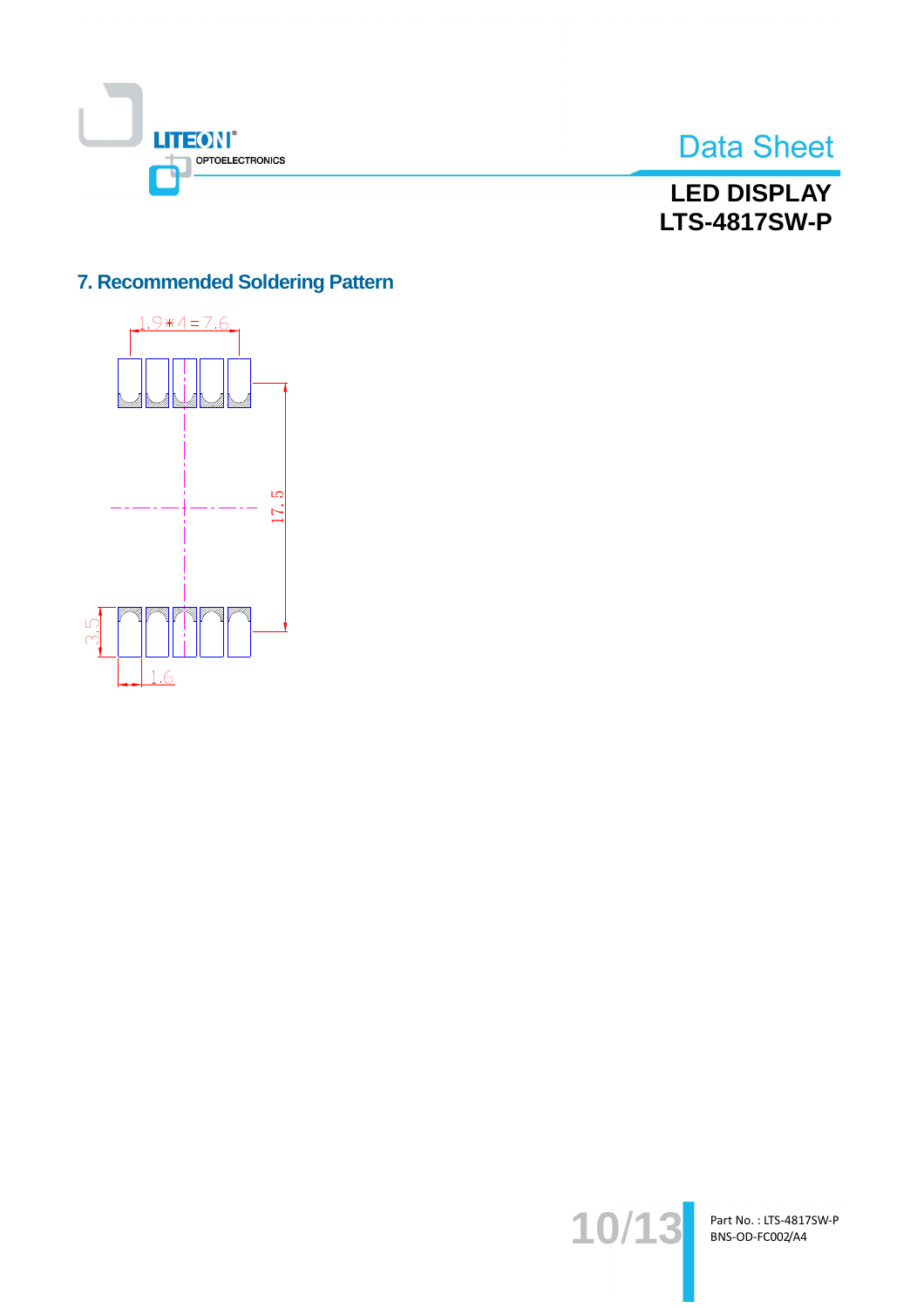

## **LED DISPLAY LTS-4817SW-P**

### **8. Packing Specification**

### **8.1. Packing Reel Dimensions**







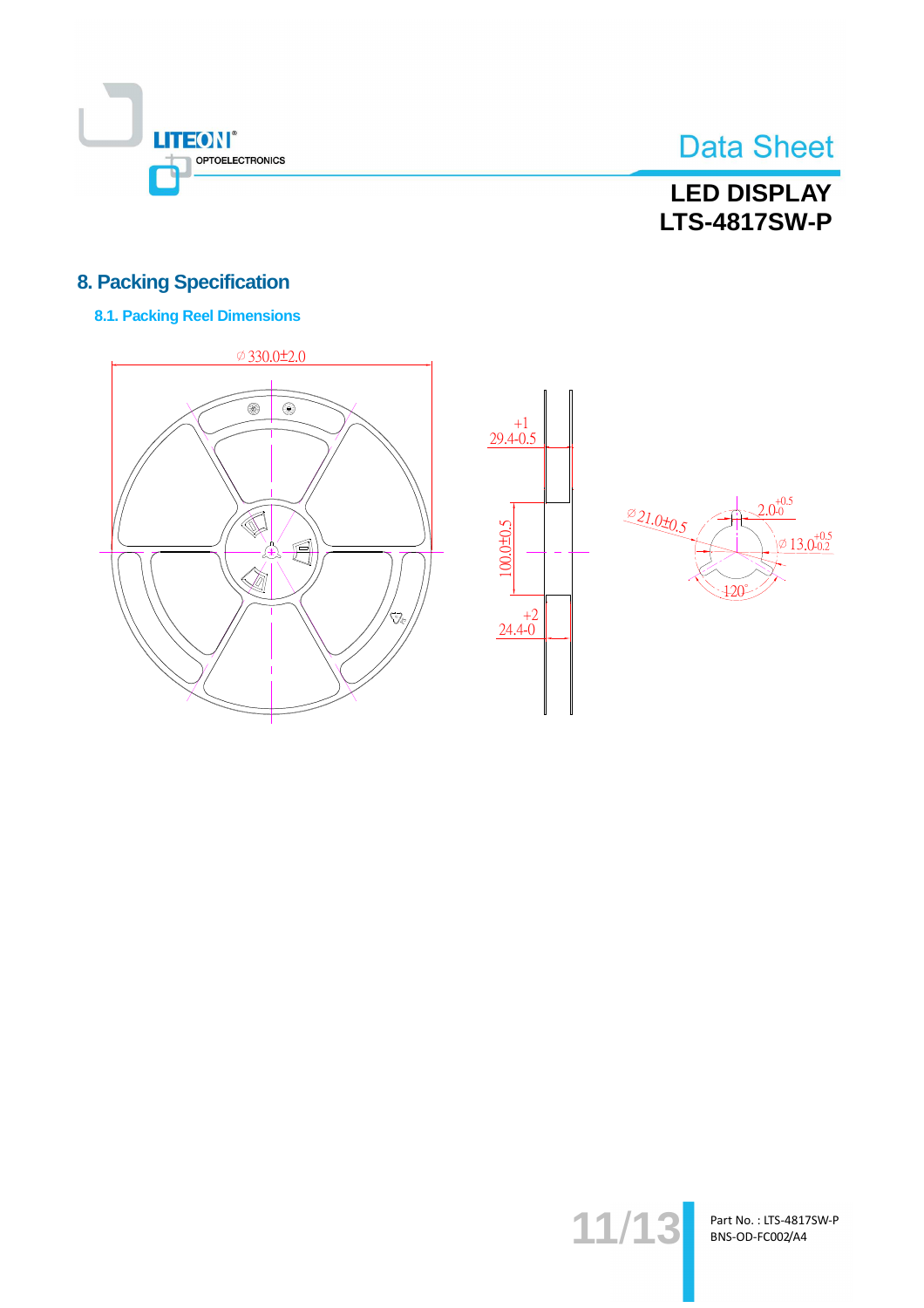

## **LED DISPLAY LTS-4817SW-P**

#### **8.2. Packing Carrier Dimensions**



- 1. 10 sprocket hole pitch cumulative tolerance  $\pm 0.20$ .
- 2. Carrier camber is within 1 mm in 250 mm.<br>3. All dimensions meet EIA-481-C requirements.
- 
- 
- 
- 
- 4. Thickness :  $0.40\pm0.05$ mm.<br>
5. Packing length per 22" reel : 45.50 Meters.<br>
6. Component load per 13" reel : 800 pcs.<br>
7. Minimum packing quantity is 200 pcs for remainders

#### 8.3. Trailer part / Leader part





 $12$